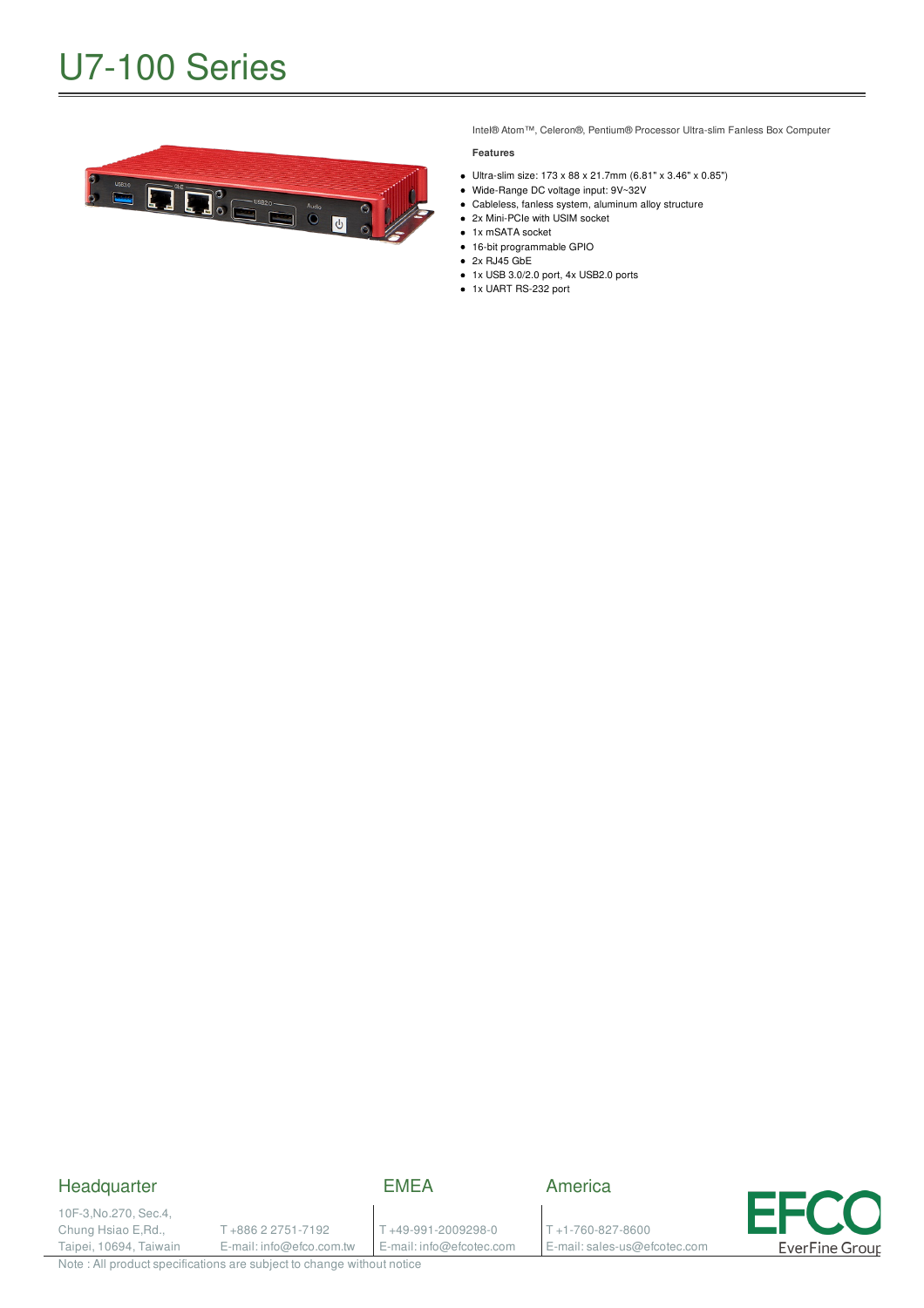# U7-100 Series

## **AMA**

| <b>Digi-key Electronics</b> |              |  |
|-----------------------------|--------------|--|
| ELECTRONICS                 | U7-131/E3815 |  |

### **EMEA**



#### Headquarter

EMEA

10F-3,No.270, Sec.4, Chung Hsiao E,Rd., Taipei, 10694, Taiwain

T +886 2 2751-7192 E-mail: info@efco.com.tw

T +49-991-2009298-0 E-mail: info@efcotec.com America

T +1-760-827-8600 E-mail: sales-us@efcotec.com

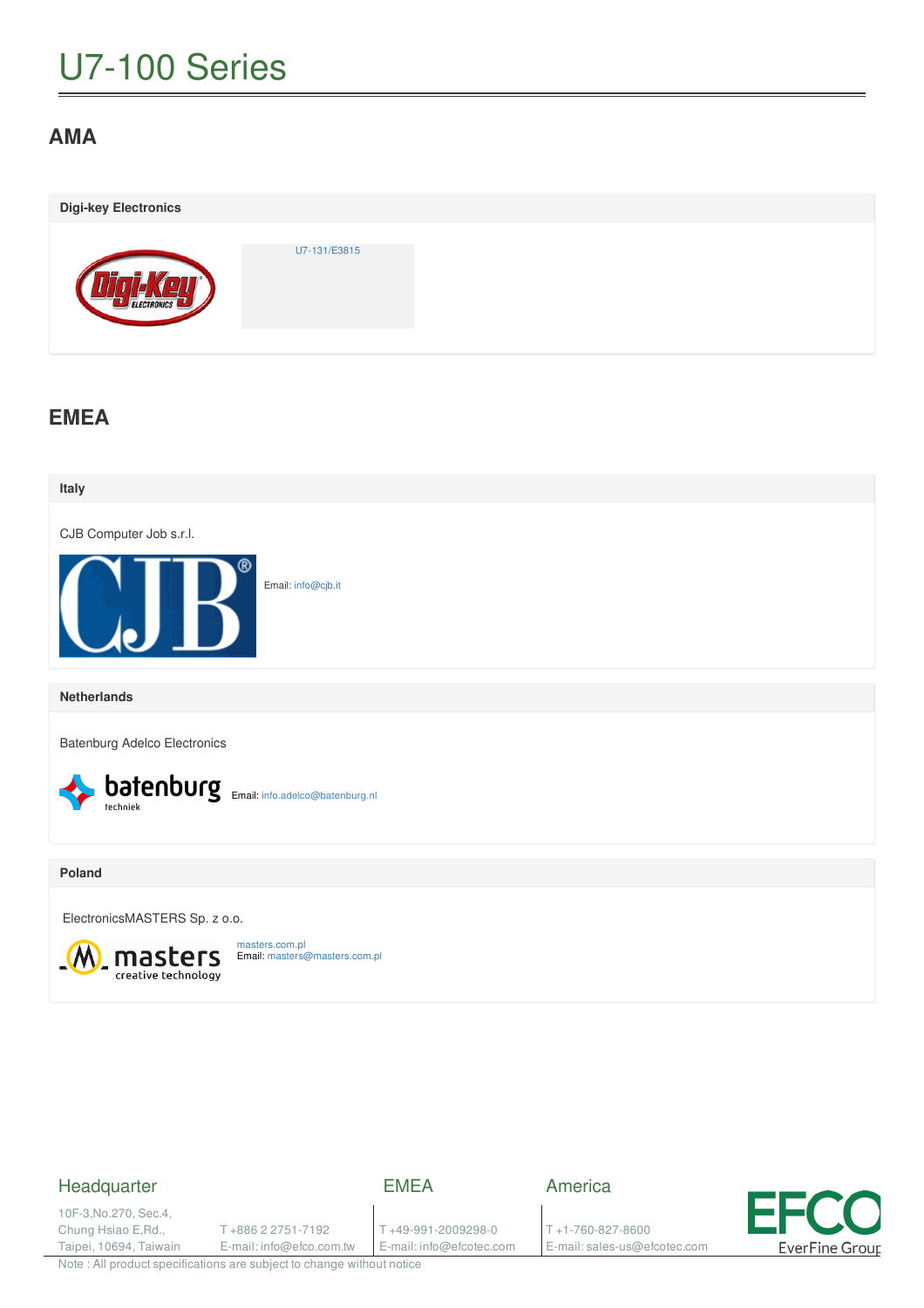# U7-100 Series



### **APAC**

| Japan                                         |                              |
|-----------------------------------------------|------------------------------|
| <b>PALTEK</b><br><b>PAL SOLUTION SUPPLIER</b> | Email: info_pal@paltek.co.jp |
| <b>Malaysia</b>                               |                              |
| Axmatic<br><b>AXMATIC</b>                     | Email: Enquiry@axmatic.com   |
| <b>Digi-key Electronics</b>                   |                              |
|                                               | U7-131/E3815                 |